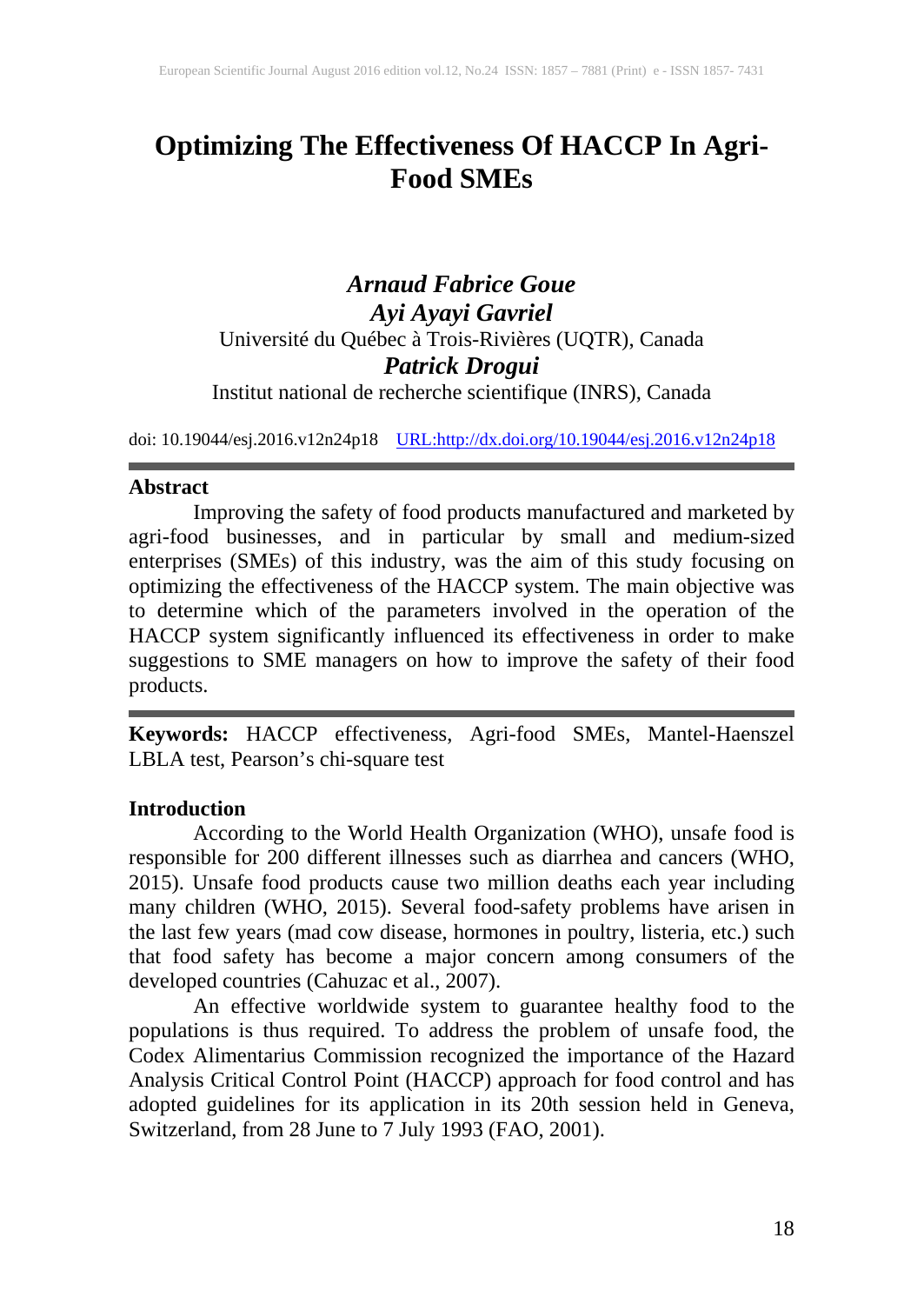But how the effectiveness of HACCP can be optimized to ensure better results in terms of public health safety related to food products manufactured by small and medium-sized enterprises (SMEs) in the agrifood industry? This was the main objective of this study; to identify among several parameters involved in the operation of a HACCP system those that significantly influence its effectiveness in order to come up with solutions to reduce the number of non-conforming products in terms of food safety at the end stage of the production process in agri-food SMEs. To achieve this goal, a survey targeting Quebec-based agri-food SMEs has been carried out. Using simple random sampling procedure, 600 SMEs were selected from the sample population.

Statistical analysis of the results reveal that among the parameters examined only the following had a significant influence on the effectiveness of HACCP to reduce the percentage of non-conforming products in terms of food safety at the end stage of the production process in agri-food SMEs: level of use of the HACCP system, interval length between system updates, staff training on Good Manufacturing Practices (GMP), commitment of the management team, and willingness of the staff to comply with the rules and requirements of HACCP.

This paper is divided into 5 sections: Introduction, Background and key issues (includes literature review), Methodology, Results and Discussion, and Conclusion.

### **Background and key issues**

According to the MAPAQ, Quebec's Ministry for Agriculture, Fisheries and Food, several cases of food poisoning have occurred in 2011- 2012 in some (approximately 1.9%) of the province food establishments (Danielle Ramsay, 2012).

Unlike the presence of chemical contaminants in food, that of microorganisms is not perceived by consumers as a major risk, even though food poisoning is the foremost public health problem as is affects large numbers of individuals, especially in developing countries (Panisset, 2003). However, globalization of trade and the increased complexity of the agrifood industry raise many concerns among consumers and governments in relation to food safety, and in particular in the case of imported food from abroad (FAO, 2016).

However, client requirements and international trade regulations impose to the food industry a robust quality assurance system which guarantees food safety at the end stage of the production process. According to the FAO and WHO, the current global food trade brings major obligations to importing and exporting countries to reinforce their food control systems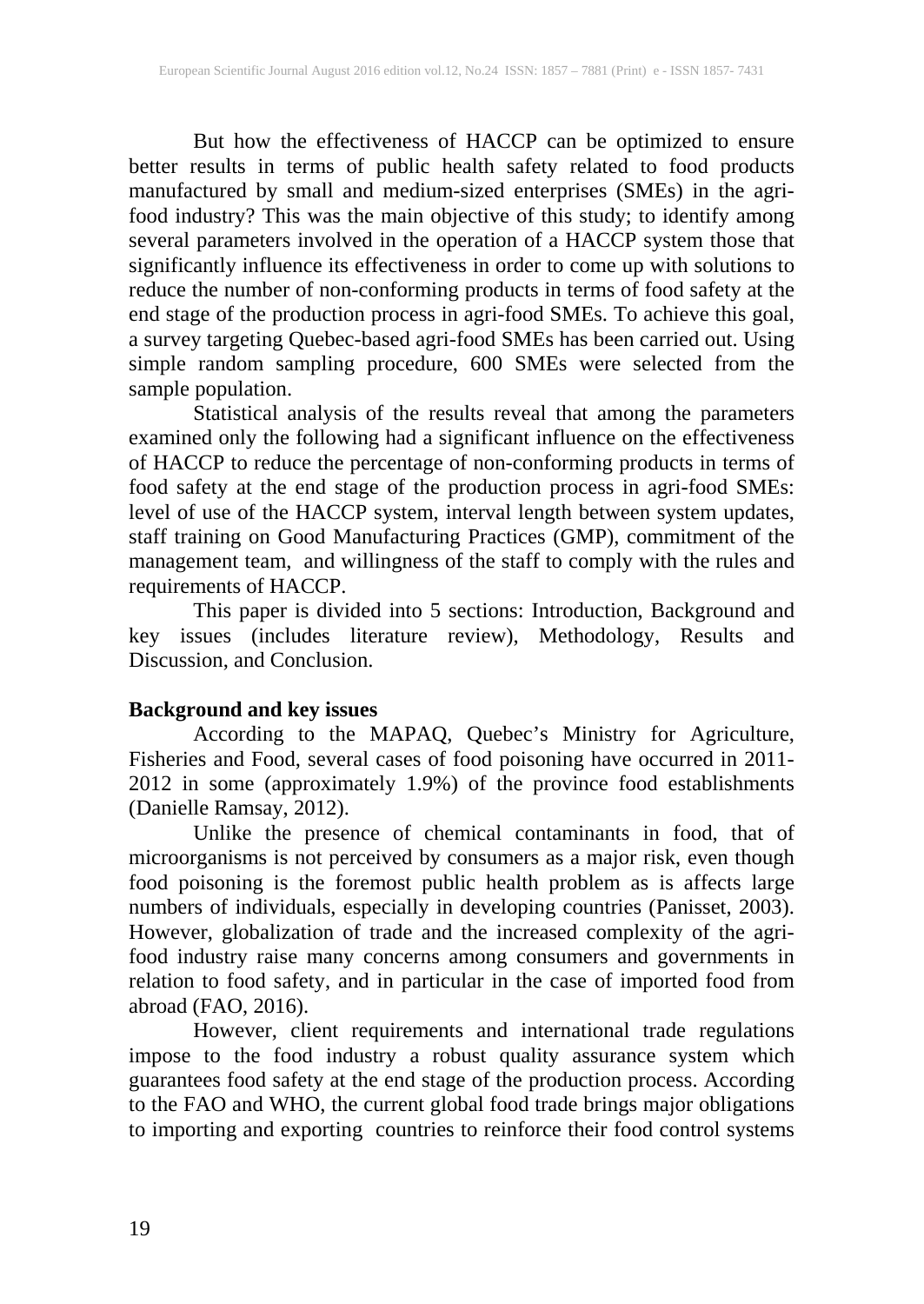and to implement risk-oriented strategies in the food sector (FAO and WHO, 2003).

Ensuring the safety of food products intended for human consumption is a shared responsibility between the public and private sectors. Effective systems to guarantee food safety are essential. As such, the Hazard Analysis Critical Control Point (HACCP) approach constitutes an excellent method to satisfy the clients and to prevent food poisoning events. HACCP is a food safety management system recognized by the international community as a guideline to control the risks of food contamination (Youssef M.K., 2013). In Europe, its implementation has been the answer to clients and customers' demands for quality and to conform to the European Union Council Directive 93/43/EEC and to the decree of 28 May 1997 amended on 30 July 1999 (French Ministry of Agriculture and Fisheries, 1999). 1999).

HACCP principles are included in the national legislation on food safety of many countries and are recommended by the WHO and FAO for the food trade. It is the best tool available to guarantee food safety and it can be entirely integrated within the quality assurance system of a company (Jouve, 1995). The HACCP approach takes into account all possible food safety hazards that could make a product unsafe for consumption (Kohilavani, 2013; Youssef, 2013) and thus reduces the risks associated with food production (Featherstone, 2015). Indeed, the HACCP approach plays a crucial role in ensuring the health of consumers by preventing contamination and crossed contamination during production, and by facilitating continuous improvements in quality management in the food industry (Doménech, 2011; Junchao et al., 2014; Farid, 2004). For Masanganise, Matope, and Pfukenyi, improvements in the quality and safety of food products is the main advantage of applying HACCP (Masanganise et al., 2013). Moreover, its use by agri-food businesses can prevent legal problems and also increase customers' confidence (Karaman, 2012). In fact, HACCP is a complete risk management system already used by several companies because of its effectiveness in preventing and reducing food safety issues (Ilija et al., 2016).

However, to guarantee food safety for the consumers, agri-food businesses must implement and operate HACCP in an optimal way. For Trafiałeka and Eves, some incoherence in the definition of terms (CCP for example), insufficient knowledge, problems related to the time required for monitoring, excessive documentation, and the need to convince the staff of the importance of the system, all constitute obstacles to the effective application of the HACCP approach (Trafiałeka, 2015; Eves, 2005). In addition, training in personal hygiene, Good Manufacturing Practices (GMP), cleaning and hygiene procedures, and reorganization of the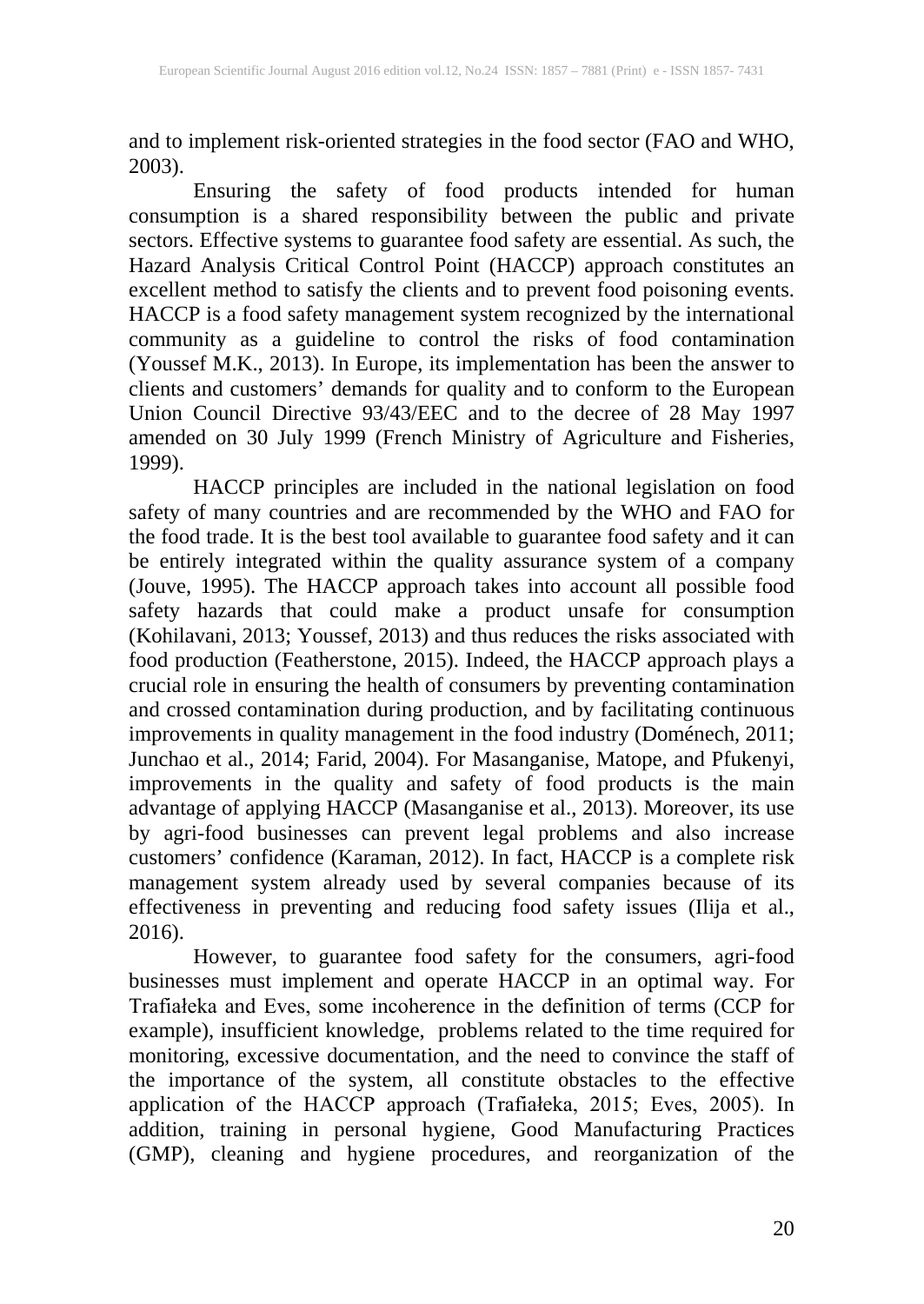installations are factors that greatly affect the effectiveness of the HACCP approach to guarantee food safety at the end stage of the production process (Soriano and Molto, 2002; Sjöberg, 2002; Roncesvalles et al., 2014). A company's characteristics (procedures of previous programs, equipment, and monitoring) and those of its human resources (staff availability, willingness, and training) are very important for the success of HACCP application (Fotopoulos, 2009; Kafetzopoulos, 2014; Wallace, 2012).

Two indicators of the effectiveness of the HACCP approach are commonly found in the literature on the assessment of its use. The first one is the extent to which the system's objectives are achieved (identification, assessment, and control of food safety hazards) measured using non parametric tests (Pearson's chi-square, Mantel-Haenszel LBLA, and Mann-Whitney) for statistical analysis (Dimitrios et al., 2013). Assessment of the health quality of the finished food products is another excellent way of measuring the effectiveness of HACCP (Cormier, 2007; Doménech, 2011).

This paper's objective is two-fold. First, to consolidate the assets already described in the literature on the importance of HACCP to guarantee food safety in the agri-food industry. Second, to identify key parameters that can be improved and to recommend optimal solutions to maximize the effectiveness of the HACCP approach, in particular for SMEs of the food sector.

## **Methodology**

This research work used an empirical approach. Data was collected through a questionnaire containing five sections: the company's profile, its HACCP system (implementation, rules, and operation), food safety, customer satisfaction, and sales. The time required to fill the questionnaire was estimated at about 20 minutes. The questions were closed-ended to simplify the task for the quality manager/HACCP coordinator. The answers were either of binary type (yes/no), multiple choice type, or rated on a Likert scale with six levels  $(0 \text{ to } 5)$ .

The study population consisted of small and medium-sized enterprises (SMEs) of the agri-food sector in Quebec obtained from the database of the "Centre de recherche industrielle du Québec" (CRIQ). The selection criteria were: all regions of Quebec; company type: manufacturers; industry sector: agri-food; number of employees: from 0 to 499.

A scientifically rigorous selection of SMEs was made to constitute the study sample based on the simple random sampling method. The sampling interval (Action contre la faim (ACF)) was calculated using the following formula:

 $K = N / n$ , with N the size of the study population and n the sample size.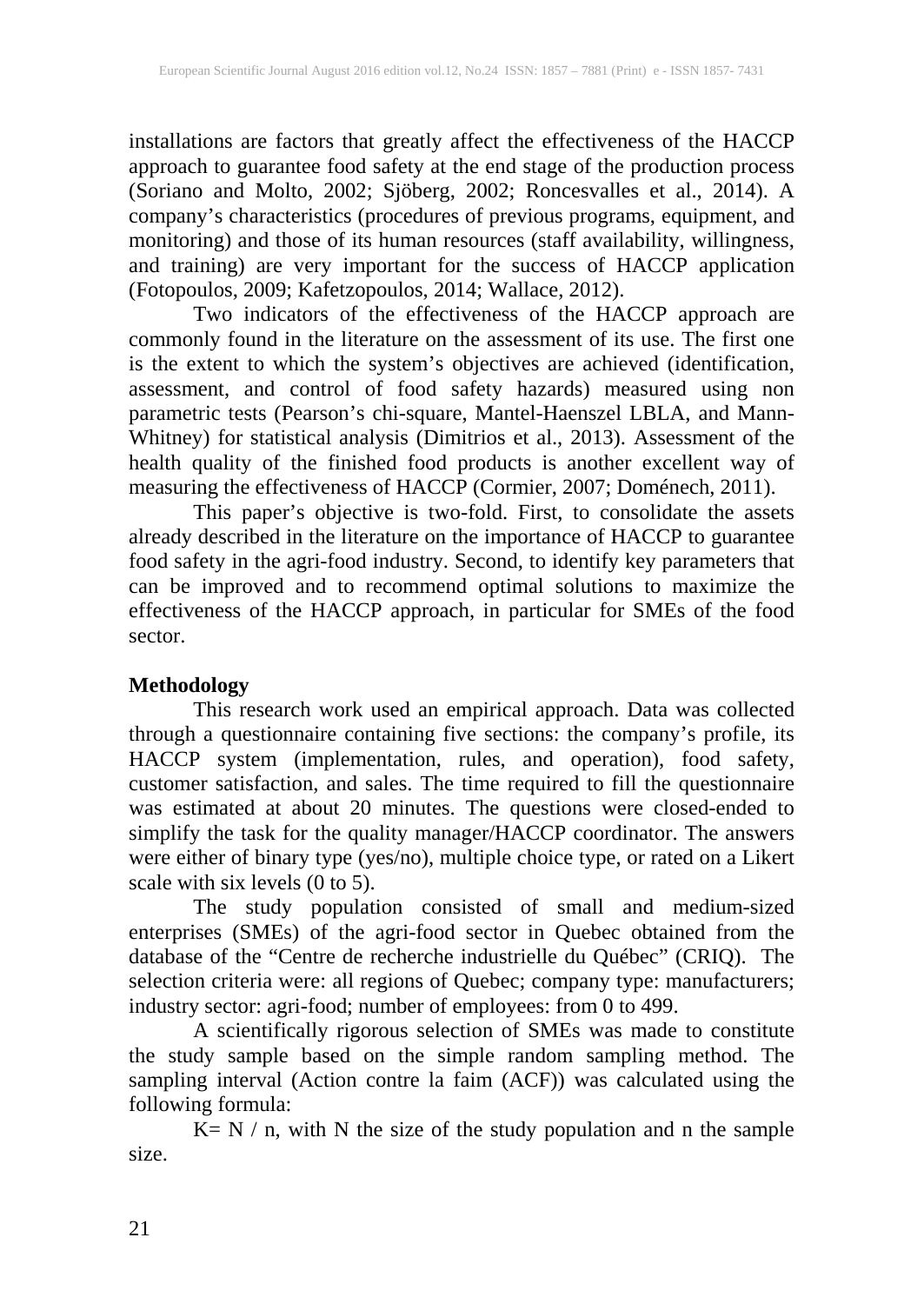A sample size of 600 was chosen in order to maximize the number of filled out and returned questionnaires. The selection criteria cited above yielded a total of 1239 agri-food SMEs from the CRIQ database. The sampling interval is:  $K = \frac{N}{n} = \frac{1239}{600} = 2.065 \approx 2$ 

Hence for each interval of 2, a company was selected from the list of 1239 SMEs until the sample size of 600 was reached.

The description of the SMEs that filled the survey and the result trends (observed frequencies) were obtained using descriptive statistics. Inferential statistical analysis was used to determine which parameters influenced significantly the effectiveness of HACCP. Pearson's chi-square test was used for cross analysis of categorical variables and Mantel-Haenszel Linear-By-Linear Association (LBLA) test was used for ordinal variables. All statistical tests were carried out using IBM SPSS Statistics 21.0. The significance threshold was chosen at 5% (a statistical test was considered significant if and only if the value was lower than 0.05). The table below presents all the study variables (Table 1).

| Variables/Titles        | Measure Variable            | Modal               | Variable           |
|-------------------------|-----------------------------|---------------------|--------------------|
| Use of HAACP            | HAACP level of use          | Likert Scale (0     | Independent        |
|                         |                             | to $5)$             | variable           |
| <b>HAACP</b> update     | Year Interval               | Ordinale scale      | Independent        |
|                         |                             |                     | variable           |
|                         | Amount of NCFP <sup>1</sup> | Discrete            |                    |
|                         | identified on average per   |                     |                    |
| <b>HAACP</b> efficacy   | package at the end of the   |                     | Dependent variable |
|                         | production                  |                     |                    |
| Size of SME             | Number of Employee          | Ordinal scale       | Independent        |
|                         |                             |                     | variable           |
| Training of the Quality | Quality Manager's           | Ordinal scale       | Independent        |
| Manager                 | <b>Education background</b> |                     | variable           |
| Training the staff in   | Training rate               | Ordinal scale       | Independent        |
| GMP <sup>2</sup>        |                             |                     | variable           |
| Senior Management       | Commitment level            | Likert scale        | Independent        |
| commitment              |                             | $(0 \text{ to } 5)$ | variable           |
| Employee knowledge      | Knowledge level             | Likert scale        | Independent        |
| of HACCP                |                             | $(0 \text{ to } 5)$ | variable           |
| Employee will to        | Commitment level            | Likert scale        | Independent        |
| follow HACCP rules      |                             | $(0 \text{ to } 5)$ | variable           |

Table 1 Main Variable of the study

Eight research hypotheses were formulated:

**Hypothesis 1**: Agri-food SMEs that have levels of HACCP use between 0 and 2 (low levels of use) and those that have levels of use between

<sup>&</sup>lt;sup>1</sup> health non-compliant products identified on average in a lot after production  $2^2$  Good Manufacturing Practices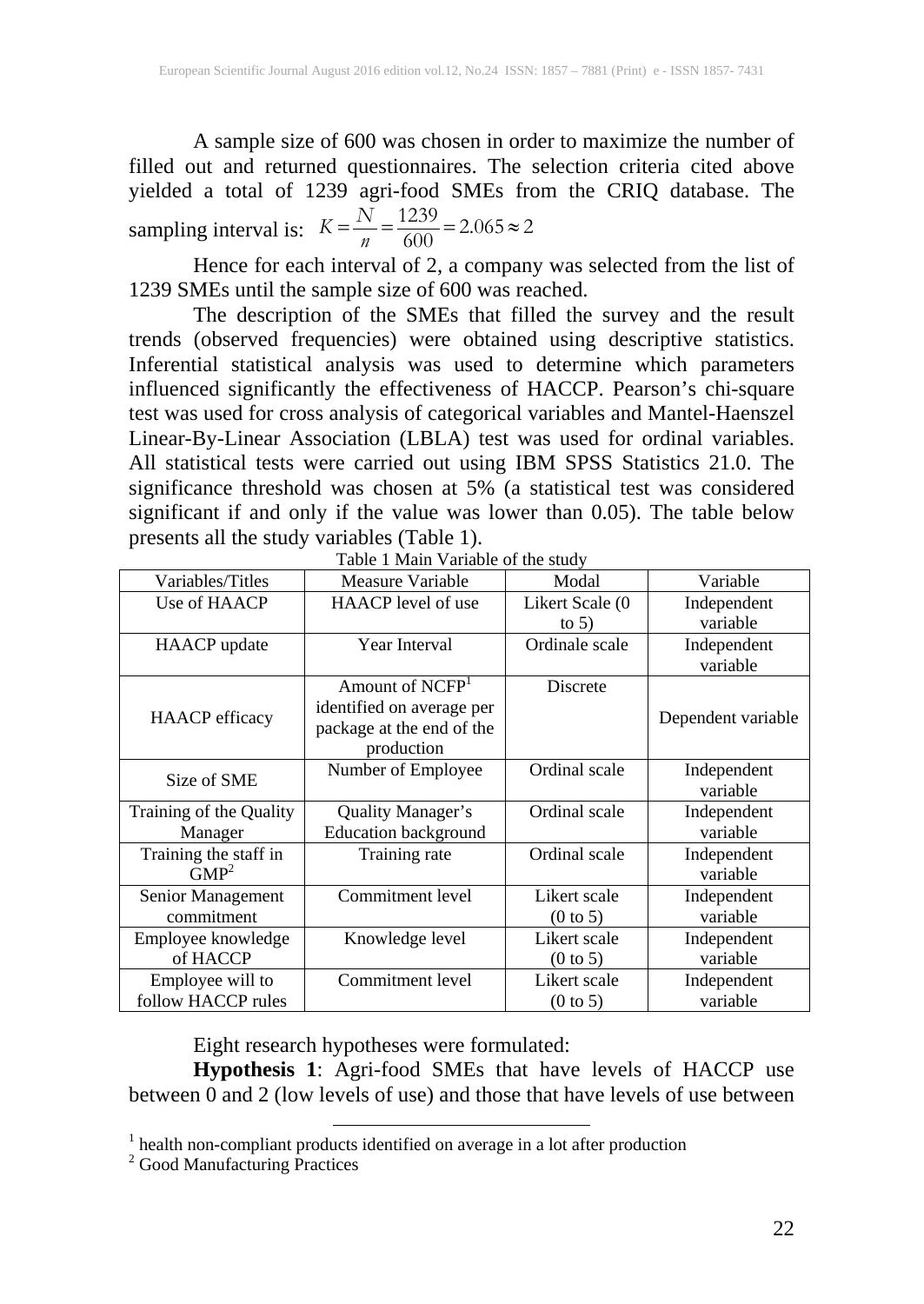3 and 5 (high levels of use) show significantly different percentages (%) of non-conforming food products (NCFP) in terms of safety (mean number of products per finished production batch).

**Hypothesis 2**: Agri-food SMEs with 0 to 99 employees, 100 to 299, and 300 to 499 employees, all show significantly different percentages (%) of NCFP.

**Hypothesis 3**: Agri-food SMEs that train their staff to Good Manufacturing Practices (GMP) at a frequency ranging between 0 and 5 months, 6 and 11 months, and one year or more, all show significantly different percentages (%) of NCFP.

**Hypothesis 4**: The percentages (%) of NCFP in agri-food SMEs that update their HACCP system within less than a year is significantly different from those of SMEs updating their HACCP system less frequently (at one year interval or more).

**Hypothesis 5**: The percentages (%) of NCFP in agri-food SMEs whose quality manager/HACCP coordinator higher level of education is high school, college, or university, are significantly different from each other.

**Hypothesis 6**: Agri-food SMEs that have low levels of commitment of their management team (levels between 0 and 2) show significantly different percentages (%) of NCFP from those that have higher levels of commitment of their management team (levels between 3 and 5).

**Hypothesis 7**: Agri-food SMEs in which the knowledge of the staff about HACCP is low (levels between 0 and 2) show significantly different percentages (%) of NCFP from those whose staff has a better knowledge of the HACCP system (levels between 3 and 5).

**Hypothesis 8**: There is a significant difference in the percentages (%) of NCFP of agri-food SMEs in which the staff willingness to comply with the rules of HACCP is low (levels between 0 and 2) from those whose staff is more willing (levels between 3 and 5).

### **Results and discussion**

Of the 600 questionnaires sent to agri-food SMEs in Quebec, 66 have correctly filled out and returned the questionnaire. Thus, the following statistical analysis includes 66 SMEs.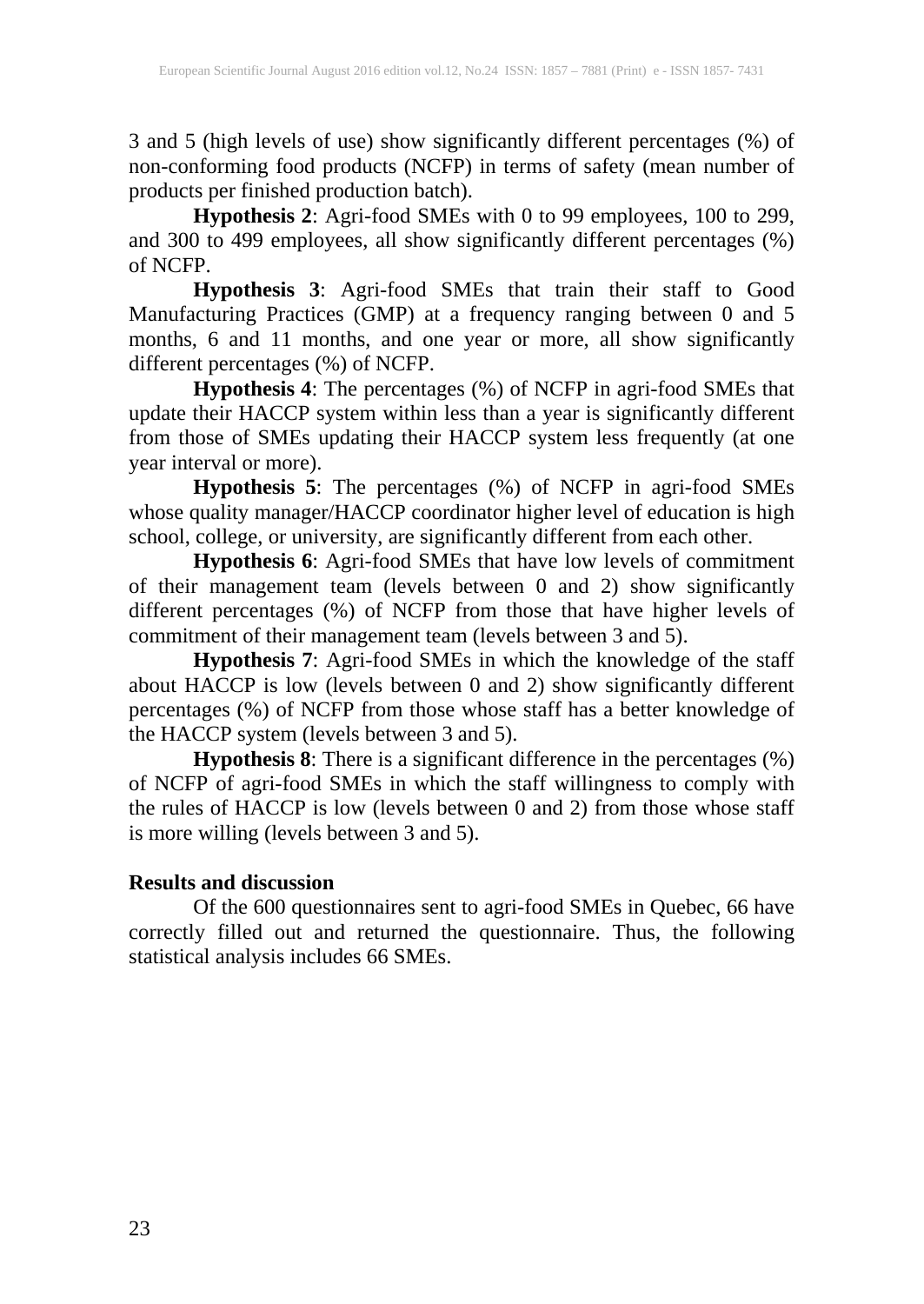|                                    | Title                 | Rate | $\frac{6}{9}$ |
|------------------------------------|-----------------------|------|---------------|
| Level of HAACP                     | Low rate              | 23   | 42.59%        |
| use                                | High rate             | 31   | 57.41%        |
|                                    | $0 - 99$ employees    | 29   | 53.70%        |
| Size of SME                        | 100 -299 employees    | 14   | 25.93%        |
|                                    | $300 - 499$ employees | 11   | 20.37%        |
| <b>HACCP</b> interval              |                       | 43   | 79.63%        |
| update                             | 1 year and more       | 11   | 20.37%        |
|                                    | $0 - 5$ months        | 25   | 46.30%        |
| Rate of staff                      | $6 - 11$ months       | 18   | 33.33%        |
| training to GMP                    | 12 mois et plus       |      |               |
|                                    | 12 months and more    | 11   | 20.37%        |
| <b>Quality Manager</b>             | Seondary school       | 11   | 20.37%        |
| Training                           | Undergraduate         | 19   | 35.19%        |
|                                    | Graduate              | 24   | 44.44%        |
| Senior                             | Low commitment        | 26   | 48.15%        |
| Management<br>Commitment           | High commitment       | 28   | 51.85%        |
| Employees level of<br>knowledge of | Weak knowlege         | 11   | 20.37%        |
| <b>HAACP</b>                       | Good knowledge        | 43   | 79.63%        |
| Will of employee                   | Low                   | 11   | 20.37%        |
| to respect HAACP<br>rule           | High                  | 43   | 79.63%        |

**Description of the SMEs included in the analysis** Table 2: Description of respondants

Using descriptive statistical analysis, the profile of the 66 SMEs having correctly filled out and returned the questionnaire has been determined. The results presented in the table 2 show that among the 66 companies, 54 have a HACCP system, while 12 do not. Among the 54 SMEs using HACCP, 31 (57.41%) have a very good level of use, and 23 (42.59%) have a lower level of use of their HACCP system. With regards to the size of the SMEs, 29 of the 54 (53.70%) using HACCP have between 0 and 99 employees, 14 (25.93%) have 100 to 299 employees, and 11(20.37%) have 300 to 499 employees. Among the 54 SMEs having a HACCP system, 43 of them update their system within less than a year, while 11 take one year or more to update their system. In the same group of 54 SMEs, 25 train their staff in GMP at a frequency of less than 5 months, while 18 and 11 of them respectively have frequencies of training between 6 and 11 months, and one year or more. The higher level of education of the quality manager/HACCP coordinator is high school for 11 of the SMEs, college for 20 SMEs, and university for 23 SMEs. In the same group of 54 SMEs, 28 have management teams with high levels of commitment to provide the required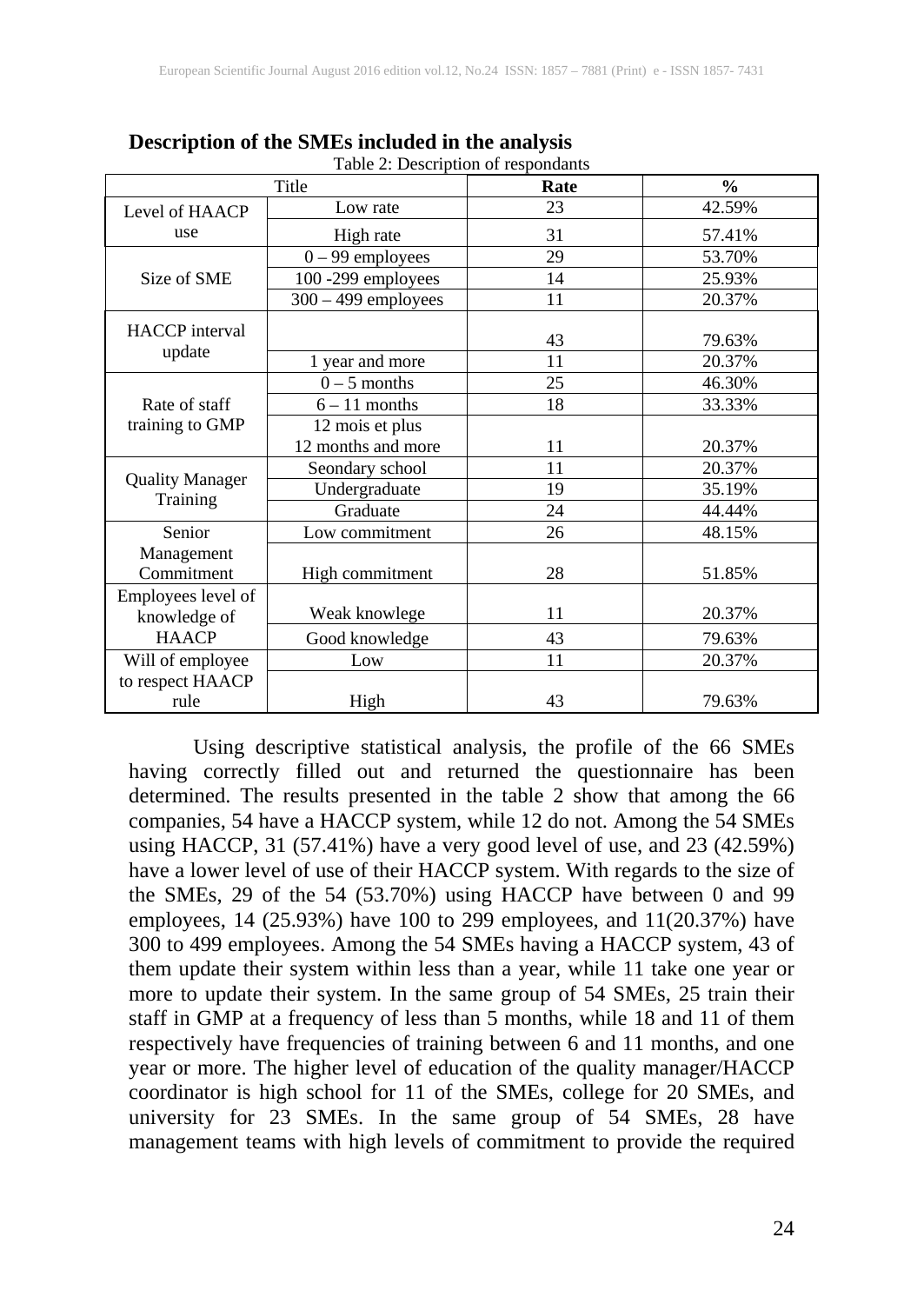material, human, and financial resources to effectively operate their HACCP system, whereas in 26 of the SMEs the management team has a low level of commitment. With regards to the level of knowledge of the staff about HACCP, the staff has good knowledge in 43 of the SMEs, but in 11 of them the knowledge of the staff is poor. Finally, the analysis reveals that in 43 of the SMEs, the staff is willing to comply with the rules and requirements of HACCP, whereas in 11 of them, the staff is much less willing to do so.

### **Statistical analysis**

The results of the statistical tests are presented in this section (significance level of 0.05). Only the 54 SMEs having a HACCP system are included.

### **Influence of the level of use of HACCP**

The results of the statistical test are presented in Table 3. The significance level of 0.003 indicates that agri-food SMEs with low levels of use of their HACCP system (levels between 0 and 2) have percentages of non-conforming food products (NCFP) in terms of safety (mean number of products per finished production batch) significantly different from those of SMEs with higher levels of use (between  $\overline{3}$  and  $\overline{5}$ ). Consequently, the level of use of HACCP has a significant influence on its effectiveness to guarantee food safety in agri-food SMEs. This result agrees with the literature (Kaurai et al., 2013; Doménech, 2011; Junchao et al., 2014; Farid, 2004).

|              |                      | <b>HACCP</b> efficacy |                                        |       | <b>Statisitics</b> |        |
|--------------|----------------------|-----------------------|----------------------------------------|-------|--------------------|--------|
|              |                      | $0 - 2\% \text{ of }$ | $3 - 5\% \text{ of }$                  |       | Test               |        |
|              | Title                | NCFP (high            | NCFP (low                              | Total | (LBLA)             | Sign*. |
|              |                      | efficacy)             | efficacy)                              |       |                    |        |
| Level of     | Low level $(0-2)$    | 30.40%                | 69.60%                                 | 23    |                    |        |
| <b>HAACP</b> | High level $(3 – 5)$ | 71.00%                | 29.00%                                 | 31    | 8.563              | 0.003  |
| use          | Total                | 29                    | 25                                     | 54    |                    |        |
|              |                      |                       | $\mathbf{a}$ $\mathbf{a}$ $\mathbf{b}$ |       |                    |        |

|  | Table 3: results influence the HACCP level of use |  |  |
|--|---------------------------------------------------|--|--|
|  |                                                   |  |  |

#### $* < 0.05$

## **Influence of SME size (number of employees)**

The results of the statistical test are presented in Table 4. The test is non-significant (0.65) which means that the number of employees has no impact on the effectiveness of HACCP in agri-food SMEs. The percentages of NCFP are approximately the same whether the company has between 0 and 99, 100 and 299, or 300 to 499 employees.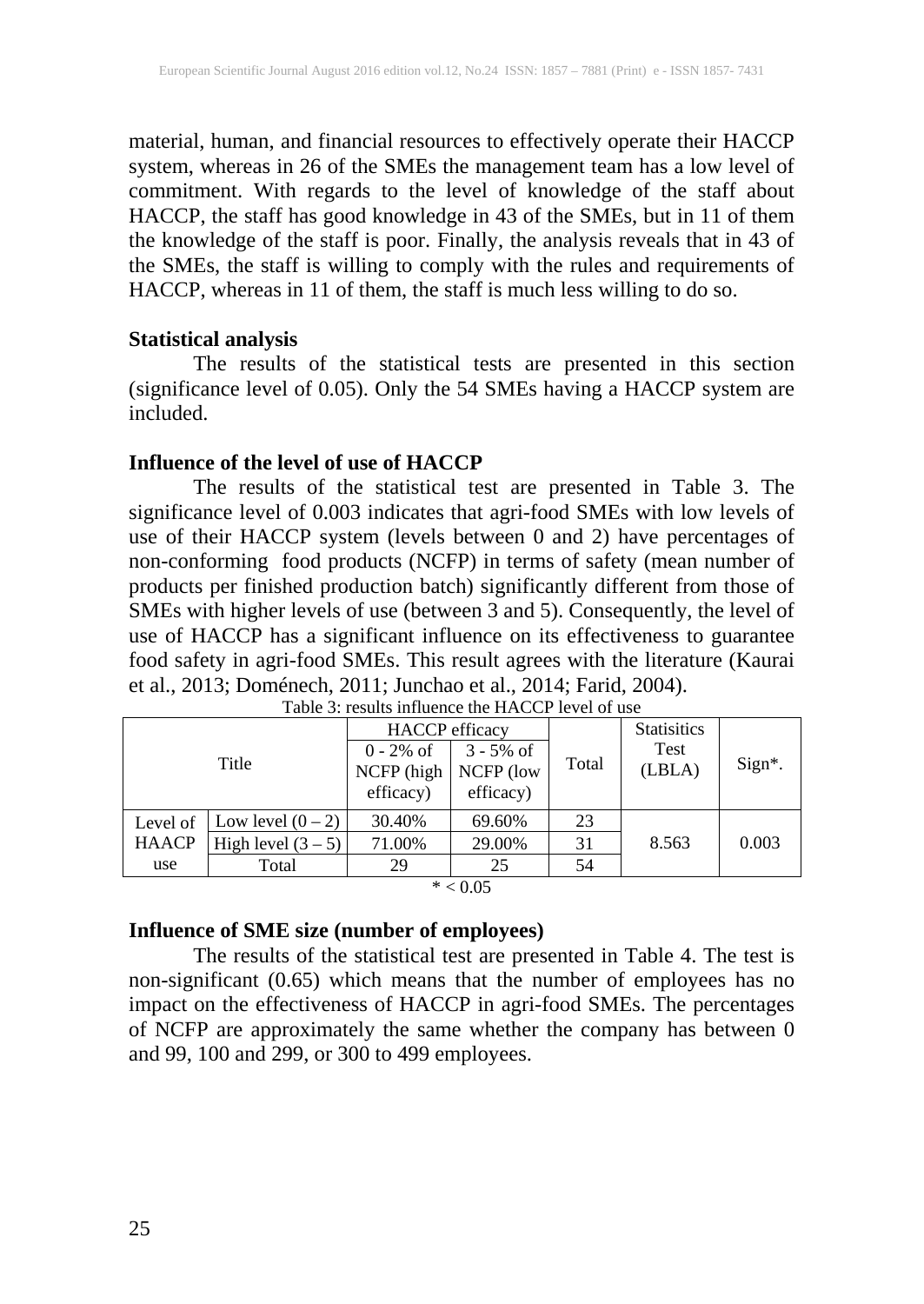| Title       |                       | <b>HACCP</b> efficacy |                             |       | <b>Statistics</b> |        |
|-------------|-----------------------|-----------------------|-----------------------------|-------|-------------------|--------|
|             |                       | $0 - 2\% \text{ of }$ | $3 - 5\% \text{ of }$       | Total | test (LBLA)       | Sign*. |
|             |                       | NCFP (high            | NCFP (low                   |       |                   |        |
|             |                       | efficacy)             | efficacy)                   |       |                   |        |
|             | $0 - 99$ employees    | 55.20%                | 44.80%                      | 29    |                   |        |
| <b>SME</b>  | $100 - 299$ employees | 57.10%                | 42.90%                      | 14    | 0.206             | 0.65   |
| <b>SIZE</b> | $300 - 499$ employees | 45.50%                | 54.50%                      | 11    |                   |        |
|             | Total                 | 29                    | 25                          | 54    |                   |        |
|             |                       |                       | $*$ $\wedge$ $\wedge$ $\in$ |       |                   |        |

Table  $4$  results influence the SME size (number of employees)

 $* < 0.05$ 

### **Influence of the frequency of staff training to GMP**

The results of the statistical test are presented in Table 5. The significant test (0.009) reveals that the frequency of staff training to Good Manufacturing Practices (GMP) has a significant influence on the effectiveness of HACCP in agri-food SMEs. It can conclude that the hypothesis according to which agri-food SMEs having a frequency of staff training to GMP ranging between 0 and 5 months, 6 and 11 months, and one year or more have percentages of NCFP significantly different from each other, is true.

Table 5: Results influence the rate of staff GMP training

|             |                    | <b>HACCP</b> Efficacy |                       |       | <b>Statistics</b> |            |
|-------------|--------------------|-----------------------|-----------------------|-------|-------------------|------------|
|             |                    | $0 - 2\% \text{ of}$  | $3 - 5\% \text{ of }$ |       | Test              |            |
|             | Title              | <b>NCFP</b>           | <b>NCFP</b>           | Total | (LBLA)            | $Sign^*$ . |
|             |                    | (high                 | (low)                 |       |                   |            |
|             |                    | efficacy)             | efficacy)             |       |                   |            |
| Rate of     | $0 - 5$ months     | 80.00%                | 20.00%                | 25    |                   |            |
| staff       | $6 - 11$ months    | 22.20%                | 77.80%                | 18    |                   |            |
| training to | 12 months and more | 45.50%                | 54.50%                | 11    | 6.826             | 0.009      |
| <b>GMP</b>  | Total              | 29                    | 25                    | 54    |                   |            |

 $* < 0.05$ 

### **Influence of the length of the update interval of the HACCP system**

The results of the statistical test are presented in Table 6. Since the test is significant (0.009), it can be concluded that there is a significant difference in the percentages of NCFP between agri-food SMEs that update their HACCP system within less than a year and those with longer update intervals. Thus, the length of the update interval of the HACCP system has a significant influence on its effectiveness in agri-food SMEs.

|              |                  | <b>HACCP</b> Efficacy                            |                                                 |       | Statistics test |            |
|--------------|------------------|--------------------------------------------------|-------------------------------------------------|-------|-----------------|------------|
|              | Title            | $0 - 2\% \text{ of }$<br>NCFP (high<br>efficacy) | $3 - 5\% \text{ of }$<br>NCFP (low<br>efficacy) | Total | (LBLA)          | $Sign^*$ . |
| <b>HACCP</b> | Less than 1 year | 62.80%                                           | 37.20%                                          | 43    |                 |            |
| update       | year and more    | 18.20%                                           | 81.80%                                          |       | 6.881           | 0.009      |
| interval     | Total            | 29                                               | 25                                              | 54    |                 |            |

Table 6: results influence HACCP update interval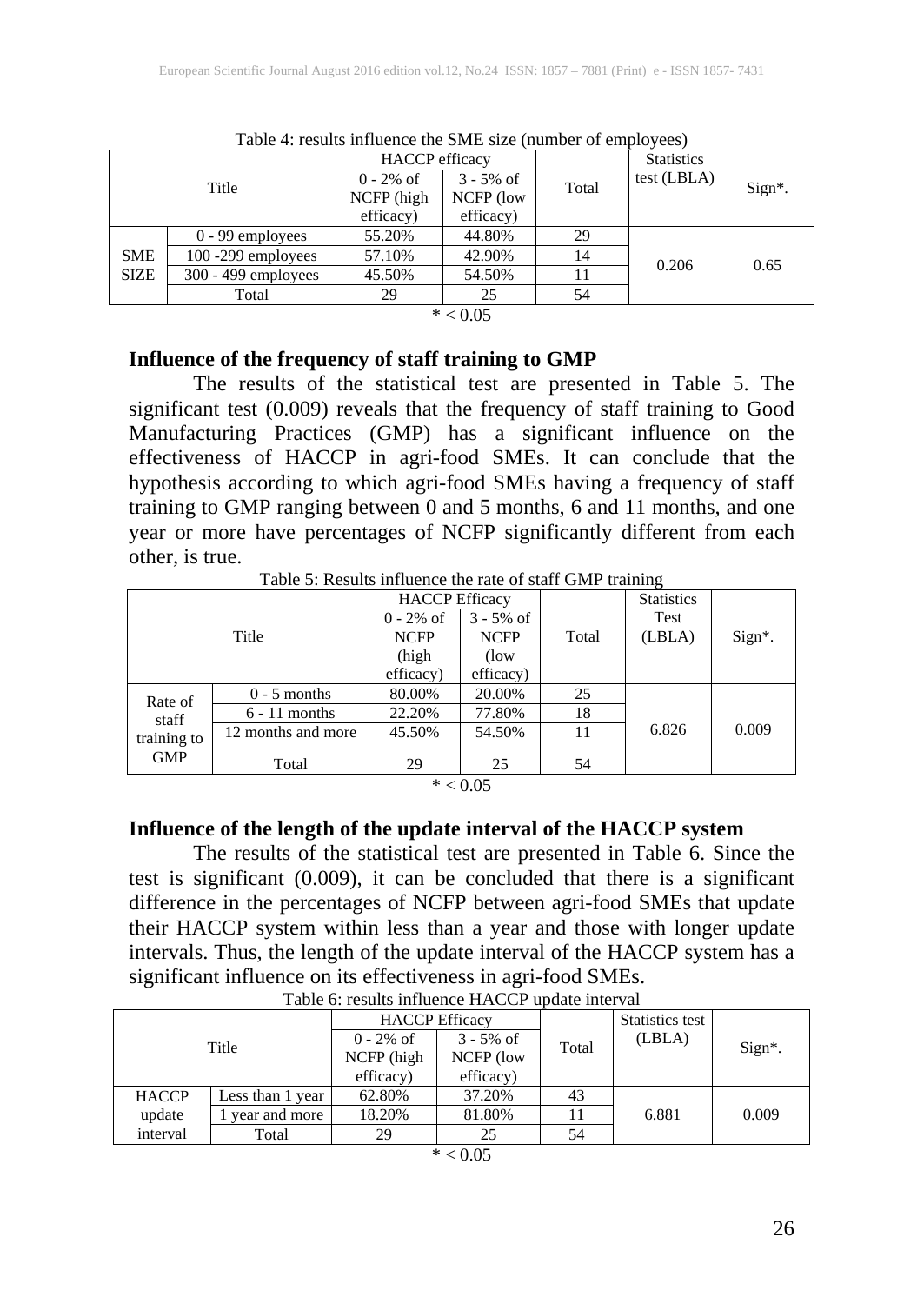### **Influence of the level of education of the quality manager/HACCP coordinator**

The results of the statistical test are presented in Table 7. The test is non-significant (0.115) which means that the percentages of NCFP in agrifood SMEs with quality managers/HACCP coordinators having different higher levels of education (high school, college, university) are not significantly different from each other. Hence, the level of education of the quality manager/HACCP coordinator does not have a significant influence on the effectiveness of the HACCP system.

| Title              |            | <b>HACCP</b> Efficacy |                       |       | <b>Statisitics</b> |        |
|--------------------|------------|-----------------------|-----------------------|-------|--------------------|--------|
|                    |            | $0 - 2\% \text{ of }$ | $3 - 5\% \text{ of }$ | Total | Test               |        |
|                    |            | NCFP (high            | NCFP (low             |       | (LBLA)             | Sign*. |
|                    |            | efficacy)             | efficacy)             |       |                    |        |
|                    | Secondary  | 45.50%                | 54.50%                |       |                    |        |
| Training           | collegiate | 47.40%                | 52.60%                | 19    | 1.129              | 0.288  |
| Quality<br>Manager | University | 62.50%                | 37.50%                | 24    |                    |        |
|                    | Total      | 29                    | 25                    | 54    |                    |        |

Table 7: Results of the Quality Manager Education influences

#### $* < 0.05$

#### **Influence of the level of commitment of the management team**

The results of the statistical test are presented in Table 8. The highly significant test (0.00) indicates that there is a significant difference in the percentages of NCFP between agri-food SMEs whose management team has low levels of commitment (levels between 0 and 2) and those in which the level of commitment is higher (between 3 and 5). Consequently, the level of commitment of the management team has a significant influence on the effectiveness of the HACCP system to ensure food safety in agri-food SMEs.

| Title      |                           | <b>HACCP</b> Efficacy<br><b>NCFP</b><br>(high<br>efficacy) | $0 - 2\% \text{ of } 3 - 5\% \text{ of }$<br><b>NCFP</b><br>(low)<br>efficacy) | Total | <b>Statistics</b><br><b>Test</b><br>(LBLA) | Sign*. |
|------------|---------------------------|------------------------------------------------------------|--------------------------------------------------------------------------------|-------|--------------------------------------------|--------|
| Senior     | Low commitment $(0 - 2)$  | 23.10%                                                     | 76.90%                                                                         | 26    |                                            |        |
| Management | High commitment $(3 - 5)$ | 82.10%                                                     | 17.90%                                                                         | 28    | 18.567                                     | 0.00   |
| Commitment | Total                     | 29                                                         | 25                                                                             | 54    |                                            |        |
|            |                           | $*$ $\wedge$ $\wedge$ $\sim$                               |                                                                                |       |                                            |        |

Table 8: Results of influence of the Senior Management commitment

 $* < 0.05$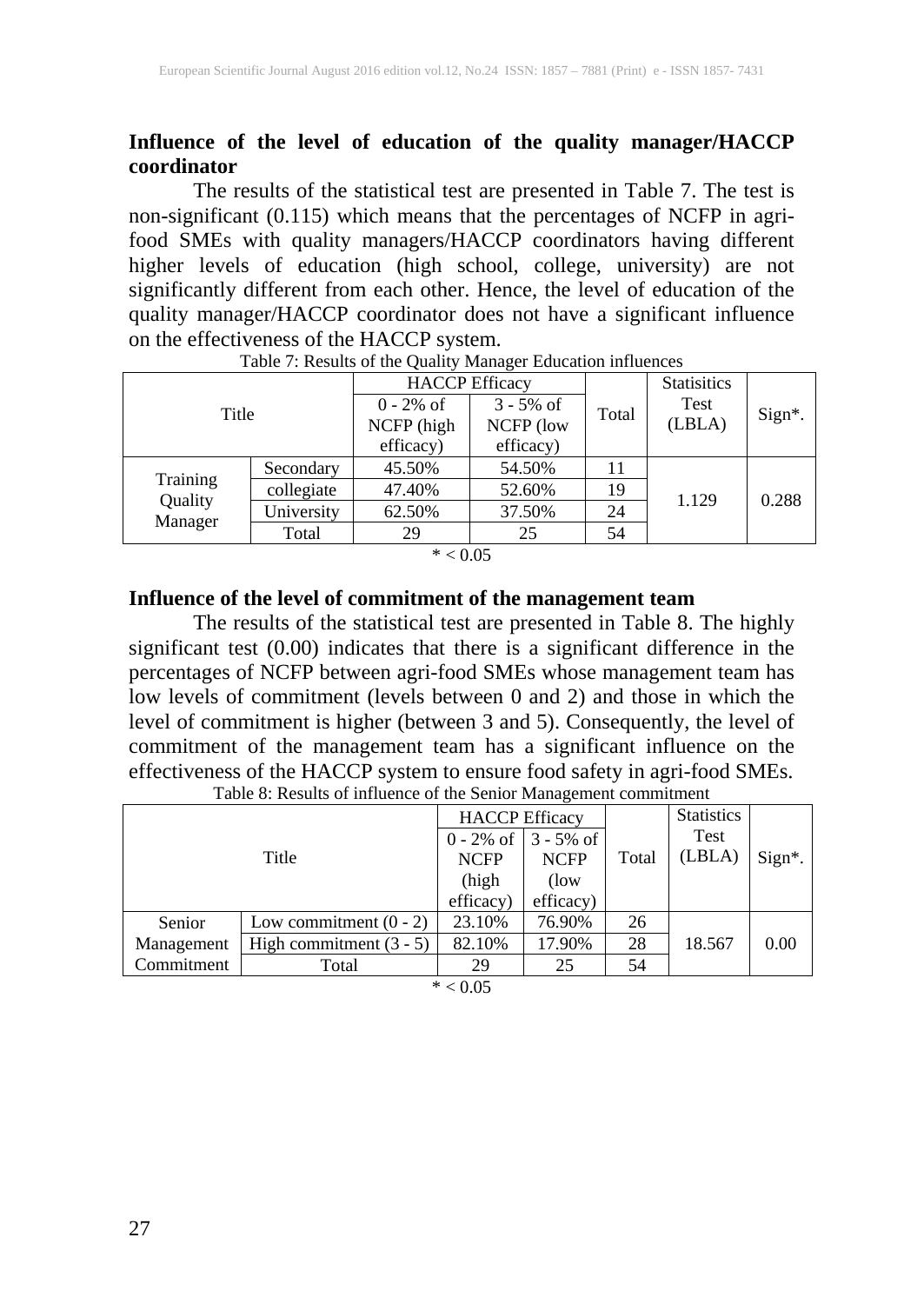| Table 9: Results employee knowledge of HACCP |                |                       |                       |       |                   |        |  |  |  |
|----------------------------------------------|----------------|-----------------------|-----------------------|-------|-------------------|--------|--|--|--|
|                                              |                | <b>HACCP</b> Efficacy |                       |       | <b>Statistics</b> |        |  |  |  |
|                                              | Title          | $0 - 2\% \text{ of }$ | $3 - 5\% \text{ of }$ | Total | <b>Test</b>       | Sign*. |  |  |  |
|                                              |                | NCFP (high            | NCFP (low             |       | (LBLA)            |        |  |  |  |
|                                              |                | efficacy)             | efficacy)             |       |                   |        |  |  |  |
|                                              | Low knowledge  |                       |                       |       |                   |        |  |  |  |
| employee                                     | $(0 - 2)$      | 27.30%                | 72.70%                | 11    |                   |        |  |  |  |
| knowledge level                              | Good knowledge |                       |                       |       | 3.81              | 0.051  |  |  |  |
| of HACCP                                     | $(3 - 5)$      | 60.50%                | 39.50%                | 43    |                   |        |  |  |  |
|                                              | Total          | 29                    | 25                    | 54    |                   |        |  |  |  |
|                                              |                | $* < 0.05$            |                       |       |                   |        |  |  |  |

**Influence of the staff knowledge about HACCP**

The results of the statistical test are presented in Table 9. The nonsignificant test (0.051) reveals that there is no significant difference in the percentages of NCFP between agri-food SMEs whose staff does not have good knowledge about HACCP (levels between 0 and 2) and those in which the staff has good knowledge (between 3 and 5). Hence, the level of knowledge of the staff about HACCP in agri-food SMEs does influence significantly the effectiveness of the quality system.

### **Influence of the willingness of the staff to comply with HACCP rules**

The results of the statistical test are presented in Table 10. The highly significant test (0.001) indicates that the percentages of NCFP of agri-food SMEs in which the willingness of the staff to comply with the rules of HACCP is low (levels between 0 and 2) are significantly different from those whose staff is willing to comply with HACCP rules (between 3 and 5). Consequently, the willingness of the staff to comply with the rules has a significant influence on the effectiveness of HACCP in agri-food SMEs.

|                  |               | <b>HACCP</b> Efficacy |                      | <b>Statistics</b> |             |        |
|------------------|---------------|-----------------------|----------------------|-------------------|-------------|--------|
|                  |               | $0 - 2\% \text{ of }$ | $3 - 5\% \text{ of}$ |                   | <b>Test</b> |        |
| <b>Titles</b>    |               | <b>NCFP</b>           | NCFP (low            | Total             | (LBLA)      | Sign*. |
|                  |               | (high                 | efficacy)            |                   |             |        |
|                  |               | efficacy)             |                      |                   |             |        |
| Employee will to | Low $(0 - 2)$ | 9.10%                 | 90.90%               |                   |             |        |
| respect HAACP    | High $(3-5)$  | 65.10%                | 34.90%               | 43                | 10.853      | 0.001  |
| rules            | Total         | 29                    | 25                   | 54                |             |        |

Table 10: Results influence the will of employee to respect HAACP rules

 $* < 0.05$ 

#### **Conclusion**

This paper examined how the effectiveness of HACCP can be optimized in agri-food small and medium-sized enterprises (SMEs). The main objective was to determine among several parameters related to the operation of a HACCP system, those that significantly improved its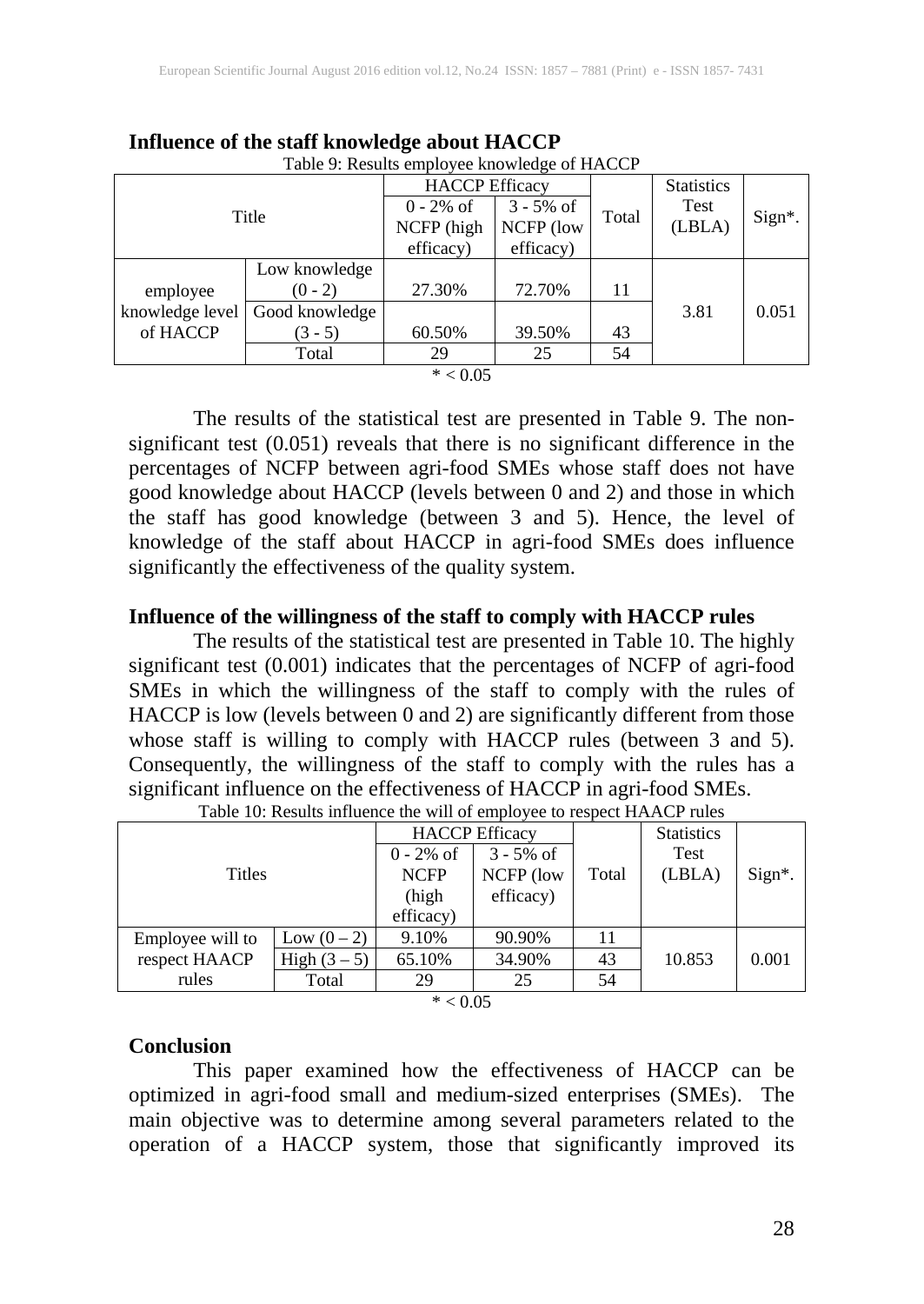effectiveness to guarantee the safety of food products at the end stage of the production process in agri-food SMEs. The results of the Mantel-Haenszel LBLA tests showed that the significant parameters for an effective application of HACCP were: level of use of the HACCP system, interval length between system updates, frequency of staff training to Good Manufacturing Practices (GMP), commitment of the management team, and willingness of the staff to comply with HACCP rules.

## **Recommended solutions**

To improve the safety level of manufactured food products at the end stage of the production process, we recommend to agri-food SME managers the following measures:

• Maintain a high level of use of HACCP as a quality assurance system;

• Update the HACCP system frequently, within less than a year;

**Regularly train the production staff to GMP at a frequency of less** than 5 months;

• Give to the person in charge of the safety of the manufactured food products (quality manager/HACCP coordinator) all the necessary material, human, and financial resources, and also full authority, to effectively implement and operate the HACCP system;

• Make sure that the production staff comply with the rules and requirements of HACCP through awareness campaigns and, if need be, disciplinary measures.

Further research should widen the study population to include the rest of Canada and also other countries. Some of the limiting factors for this research work included the relatively small sample size and insufficient material and financial resources.

## **References:**

Action contre la faim (ACF). (Consulté en 2014). Guide méthodologique enquête terrain - Sécurité alimentaire ACF. Récupéré sur : http://www.parkdatabase.org/files/documents/0000\_Echantillonnage\_ACF.p df

Al-Kandari. D, J. D. (2011, Juin). Incorporating HACCP into national food control systems - Analyzing progress in the United Arab Emirates. Food Control, pp. 851-861.

Baş. M, Y. ç. (2007). Difficulties and barriers for the implementing of HACCP and food safety systems in food businesses in Turkey. Food Control, 124-130.

Cahuzac, É., Hassan, D., & Monier-Dilhan, S. (2007). Sécurité sanitaire des aliments : fausse alerte et vraie crise. Economie & prévision, 148.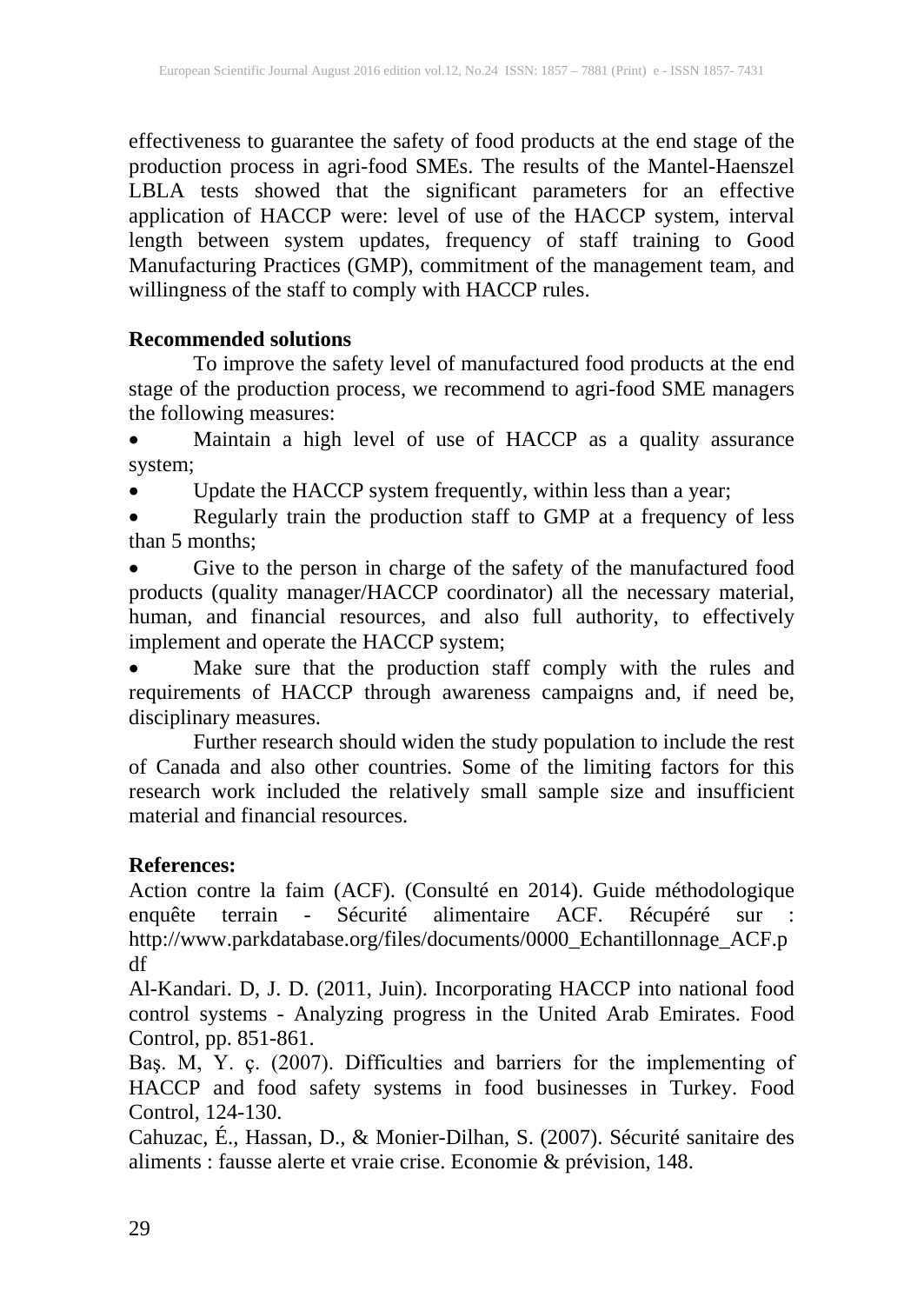Carol A. Wallace, L. H. (2012, July). Re-thinking the HACCP team: An investigation into HACCP team knowledge and decision-making for successful HACCP development. Food Research International, 236–245.

Chemat Farid, H. N. (2004). Hazard analysis and critical control point (HACCP) for an ultrasound food processing operation. Ultrasonics Sonochemistry, 257 - 261.

Danielle Ramsay, M.-F. D. (2012). Toxi-infections alimentaires : Bilan du 1er avril 2011 au 31 mars 2012. Québec : © Gouvernement du Québec - Direction générale de la santé animale et de l'inspection des aliments - Direction du soutien à l'inspection. Récupéré sur : http://www.mapaq.gouv.qc.ca/fr/Publications/Bilan\_toxiinfections20112012.pdf

E. Doménech, J. A.-G. (2011). Implementation and effectiveness of the HACCP and pre-requisites in food establishments. Food Control, 1419-1423. Eves. A, D. P. (2005). Experiences of the implementation and operation of hazard analysis critical control points in the food service sector. International Journal of Hospitality Management, 3-19.

FAO/Département Agriculture. (s.d.). Archives de documents de la FAO / Systèmes de qualité et de sécurité sanitaire des aliments : Manuel de formation / Historique et bases du système HACCP. Récupéré sur : http://www.fao.org/docrep/005/w8088f/w8088f23.htm

FAO. (2001). SYSTÈMES DE QUALITÉ ET DE SÉCURITÉ SANITAIRE DES ALIMENTS : Manuel de formation sur l'hygiène alimentaire et le Système d'analyse des risques - points critiques pour leur maîtrise (HACCP). Récupéré sur : http://www.fao.org/docrep/005/w8088f/w8088f00.htm#toc

FAO. (2016). Sécurité sanitaire et qualité des aliments. Récupéré sur : http://www.fao.org/food/food-safety-quality/empres-food-safety/fr/

FAO and WHO. (2003). GARANTIR LA SÉCURITÉ SANITAIRE ET LA QUALITÉ DES ALIMENTS : DIRECTIVES POUR LE RENFORCEMENT DES SYSTÈMES NATIONAUX DE CONTRÔLE ALIMENTAIRE. Récupéré sur : ALIMENTAIRE. Récupéré sur :

ftp://ftp.fao.org/docrep/fao/006/y8705f/y8705f00.pdf

FAO. (s.d.). Qualité et sécurité sanitaire des aliments. Récupéré sur FAO: http://www.fao.org/worldfoodsummit/french/fsheets/fsafety.pdf

Featherstone, S. (2015, January). Hazard analysis and critical control point (HACCP) systems in food canning. Microbiology, Packaging, HACCP and Ingredients, 2, 215–234.

Fotopoulos, C. K. (2009). Assessing the critical factors and their impact on the effective implementation of a food safety management system. International Journal of Quality and Reliability Management, 894-910.

G. Moy, F. K. (1994). Application of HACCP to food manufacturing: some considerations on harmonization through training. Food Control, 5, 131–139.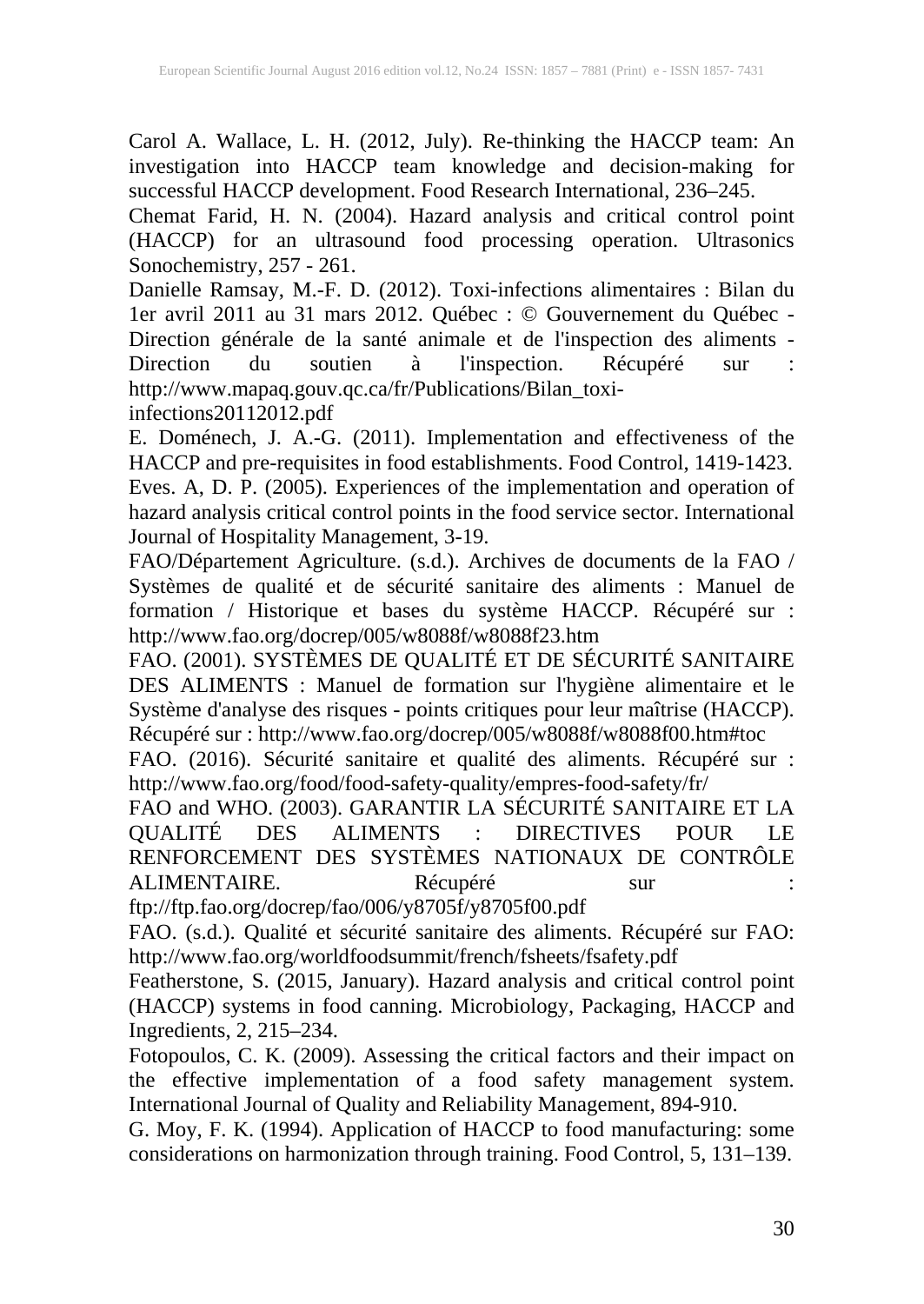J.-L., J. (1995). Quality and quality assurance Microbiological quality and the HACCP system. OCL. Oléagineux, corps gras, lipides, 290-296.

Jean-claude Panisset, E. D.-L. (2003). Contamination alimentaire. Environnement et santé publique - Fondements et pratiques, pp. 369-395.

Joanna Trafiałeka, M. L.-K.-K. (2015). HACCP-based procedures in Germany and Poland. Food Control, 66–74.

Junchao Lu, Xiao-Hui Pu, Chi-Te Liu & Che-Lang Chang, Kuan-Chen Cheng. (2014, Septembre). The implementation of HACCP management system in a chocolate ice cream plant, 22, 391–398.

Kaferstein, F. K. (1997). Food safety: a commonly underestimated public health issue. Worl health statistics quaterly, pp. 3-4.

Kafetzopoulos, D.. (2014). Critical factors, food quality management and organizational performance. Food Control, 1-11.

Kafetzopoulos, E. L. (2015). HACCP effectiveness between ISO 22000 certified and non-certified dairy companies. Food Control, 53, 134–139.

Kohilavani, W. Z. (2013). Embedding Islamic dietary requirements into HACCP approach. Food Contrôl, 607-612.

Lambiri, M. M. (1995). Effect of introduction of HACCP on the microbiological quality of some restaurant meals. Journal of the Royal Society of Health, 26-30.

Masanganise, K. E., Pfukenyi & Matope, G. (2013). A survey on auditing, quality assurance systems and legal frameworks in five selected slaughterhouses in Bulawayo, south-western Zimbabwe. Journal of veterinary research, 575-583.

Ministère Français de l'agriculture et de la Pêche. (1999). Journal Officiel de<br>la république Française. Récupéré sur : la république Française. Récupéré sur

https://www.legifrance.gouv.fr/jo\_pdf.do?id=JORFTEXT000000212485

Milios. K, D. E. (2012). Factors influencing HACCP implementation in the food industry. Journal of the Hellenic Veterinary Medical Society, 283-290.

WHO. (2015). Journée mondiale de la Santé 2015 : la sécurité sanitaire des aliments. Récupéré sur Organisation mondiale de la santé : http://www.who.int/campaigns/world-health-day/2015/event/fr/

Peter M. Horchner, D. B. (2006). HACCP-based approach to the derivation of an on-farm food safety program for the Australian red meat industry. Food Control, 497-510.

R.J. Cormier, M. M. (2007). Effectiveness and performance of HACCPbased programs. Food Control, 665-671.

SJÖBERG A-M, S. J.-M. (2002). An implementation of the HACCP system in the production of food-packaging material. Journal of industrial microbiology & biotechnology, 213-218.